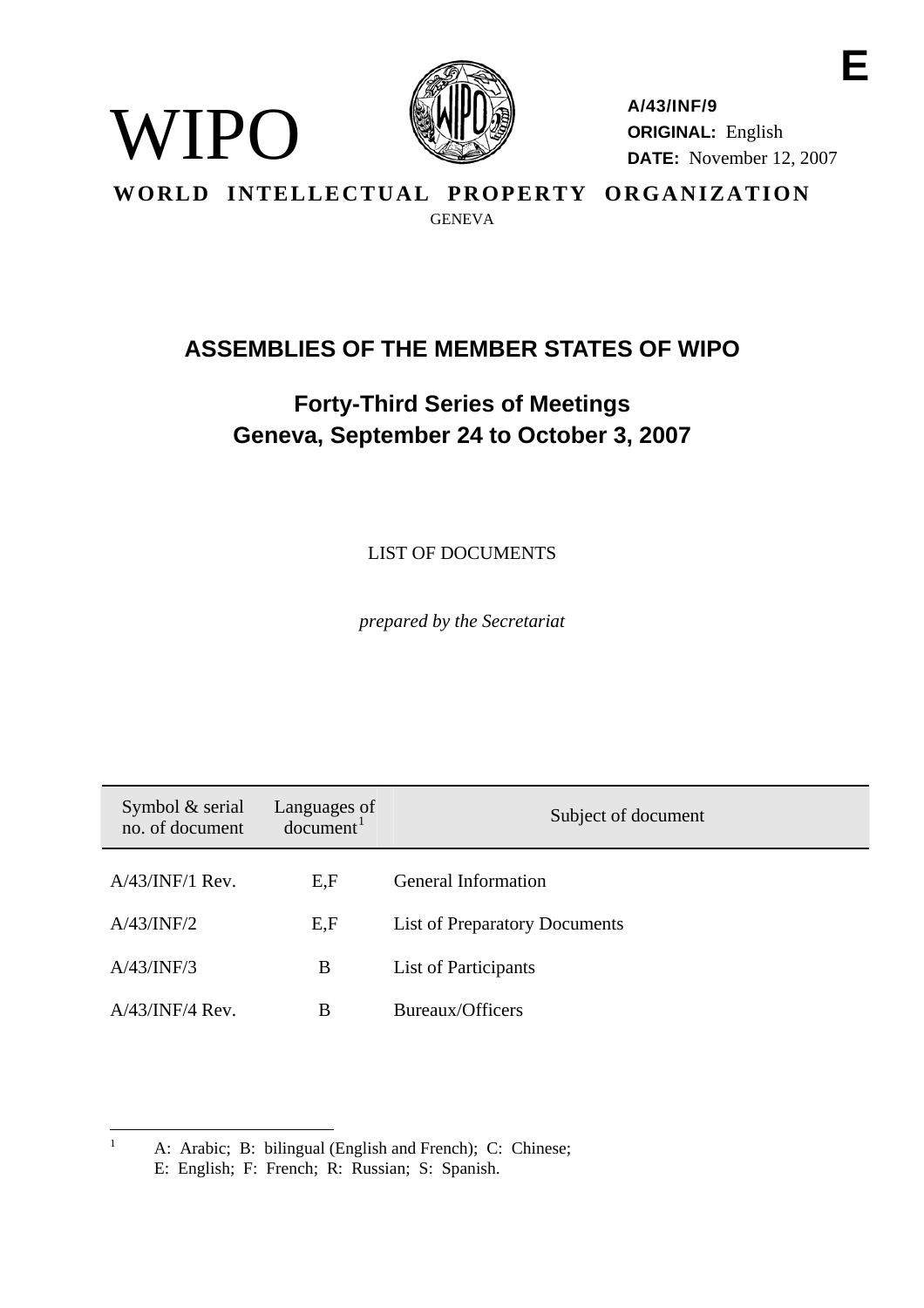| Symbol & serial<br>no. of document | Languages of<br>document <sup>1</sup> | Subject of document                                                                                                                                      |
|------------------------------------|---------------------------------------|----------------------------------------------------------------------------------------------------------------------------------------------------------|
| A/43/INF/5                         | E, F                                  | <b>Audit of Information Technologies</b>                                                                                                                 |
| A/43/INF/6                         | E, F                                  | Interim Audit by the External Auditor of the New<br>Administrative Building and Additional Storage Construction<br>Project - Follow Up on the 2006 Audit |
| A/43/INF/7                         | A, C, E, F, R, S                      | WIPO - The past decade and beyond                                                                                                                        |
| A/43/INF/8                         | A, C, E, F, R, S                      | Brief Note on Allegations Against the Organization and its<br><b>Director General</b>                                                                    |
| A/43/INF/9                         | E.F                                   | <b>List of Documents</b>                                                                                                                                 |
|                                    |                                       | *****                                                                                                                                                    |
| A/43/1                             | A, C, E, F, R, S                      | <b>Consolidated and Annotated Agenda</b>                                                                                                                 |
| A/43/2                             | A, C, E, F, R, S                      | Program Performance Report for 2006                                                                                                                      |
| A/43/3                             | A, C, E, F, R, S                      | Revised Budget for 2006-2007                                                                                                                             |
| A/43/4                             | A, C, E, F, R, S                      | <b>Constitutional Matters</b>                                                                                                                            |
| A/43/5                             | A, C, E, F, R, S                      | International Public System Accounting Standards (IPSAS)                                                                                                 |
| A/43/6                             | A, C, E, F, R, S                      | Financial Management Report for the 2004-2005 Biennium;<br>Interim Financial Statement for 2006; Arrears in<br>Contributions                             |
| A/43/7                             | A, C, E, F, R, S                      | Composition of WO/CC, and Election of the Members of the<br>P/EC and B/EC and Designation of the Ad Hoc Members of<br>WO/CC                              |
| A/43/8                             | A, C, E, F, R, S                      | Designation of the External Auditor for 2008-2011                                                                                                        |
| A/43/9                             | A, C, E, F, R, S                      | <b>Admission of Observers</b>                                                                                                                            |
| A/43/10                            | A, C, E, F, R, S                      | Report of the Ad Hoc Working Group on the Digital Access<br><b>Service for Priority Documents</b>                                                        |
| A/43/11                            | A, C, E, F, R, S                      | Status of the Payment of Contributions on<br>September 21, 2007                                                                                          |
| A/43/12                            | A, C, E, F, R, S                      | Program and Budget for 2008-2009                                                                                                                         |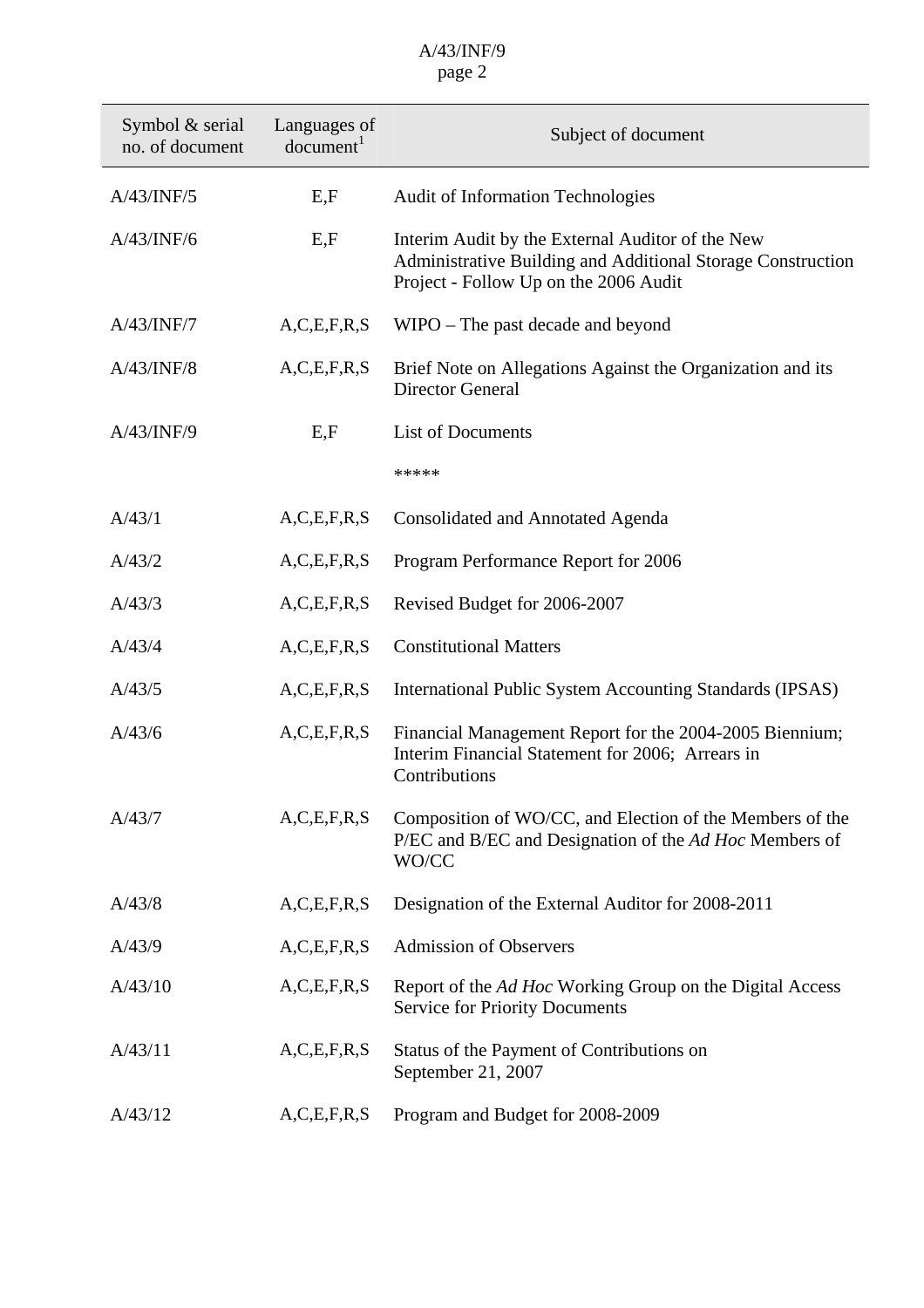| Symbol & serial<br>no. of document | Languages of<br>document <sup>1</sup> | Subject of document                                                                                                                                                                                                 |
|------------------------------------|---------------------------------------|---------------------------------------------------------------------------------------------------------------------------------------------------------------------------------------------------------------------|
| A/43/13 Rev.                       | A, C, E, F, R, S                      | Report of the Provisional Committee on Proposals Related to<br>a WIPO Development Agenda (PCDA) (Revised)                                                                                                           |
| A/43/14                            | A, C, E, F, R, S                      | <b>Revised Financial Regulations and Rules</b>                                                                                                                                                                      |
| A/43/15                            | A, C, E, F, R, S                      | Proposed Utilization of Available Reserves in the Medium<br>Term                                                                                                                                                    |
| A/43/16                            | A, C, E, F, R, S                      | <b>General Report</b>                                                                                                                                                                                               |
|                                    |                                       | *****                                                                                                                                                                                                               |
| WO/GA/34/1                         | A, C, E, F, R, S                      | Report of the Desk-to-Desk Assessment Exercise                                                                                                                                                                      |
| WO/GA/34/2                         | A, C, E, F, R, S                      | Composition of the Program and Budget Committee                                                                                                                                                                     |
| WO/GA/34/3                         | A, C, E, F, R, S                      | Consolidated Report of the WIPO Audit Committee for<br>2006-2007 Biennium                                                                                                                                           |
| <b>WO/GA/34/4</b>                  | A, C, E, F, R, S                      | Summary Annual Report of the Director of the Internal Audit<br>and Oversight Division                                                                                                                               |
| WO/GA/34/5                         | A, C, E, F, R, S                      | Matters Concerning the Establishment of a Work Program for<br>the Standing Committee on the Law of Patents                                                                                                          |
| WO/GA/34/6                         | A, C, E, F, R, S                      | <b>Matters Concerning Internet Domain Names</b>                                                                                                                                                                     |
| WO/GA/34/7                         | A, C, E, F, R, S                      | The Protection of Audiovisual Performances                                                                                                                                                                          |
| WO/GA/34/8                         | A, C, E, F, R, S                      | Report on the Special Sessions of the Standing Committee on<br>Copyright and Related Rights Regarding the Proposed<br>Diplomatic Conference on the Protection of the Rights of<br><b>Broadcasting Organizations</b> |
| WO/GA/34/9                         | A, C, E, F, R, S                      | Matters Concerning the Intergovernmental Committee on<br><b>Intellectual Property and Genetic Resources, Traditional</b><br>Knowledge and Folklore (IGC)                                                            |
| WO/GA/34/10                        | A, C, E, F, R, S                      | Matters Concerning the Advisory Committee on Enforcement<br>(ACE)                                                                                                                                                   |
| WO/GA/34/11                        | A, C, E, F, R, S                      | Progress Report on the New Construction Project                                                                                                                                                                     |
| WO/GA/34/12                        | A, C, E, F, R, S                      | Desk-to-Desk Assessment Final Report Secretariat's<br>Comments                                                                                                                                                      |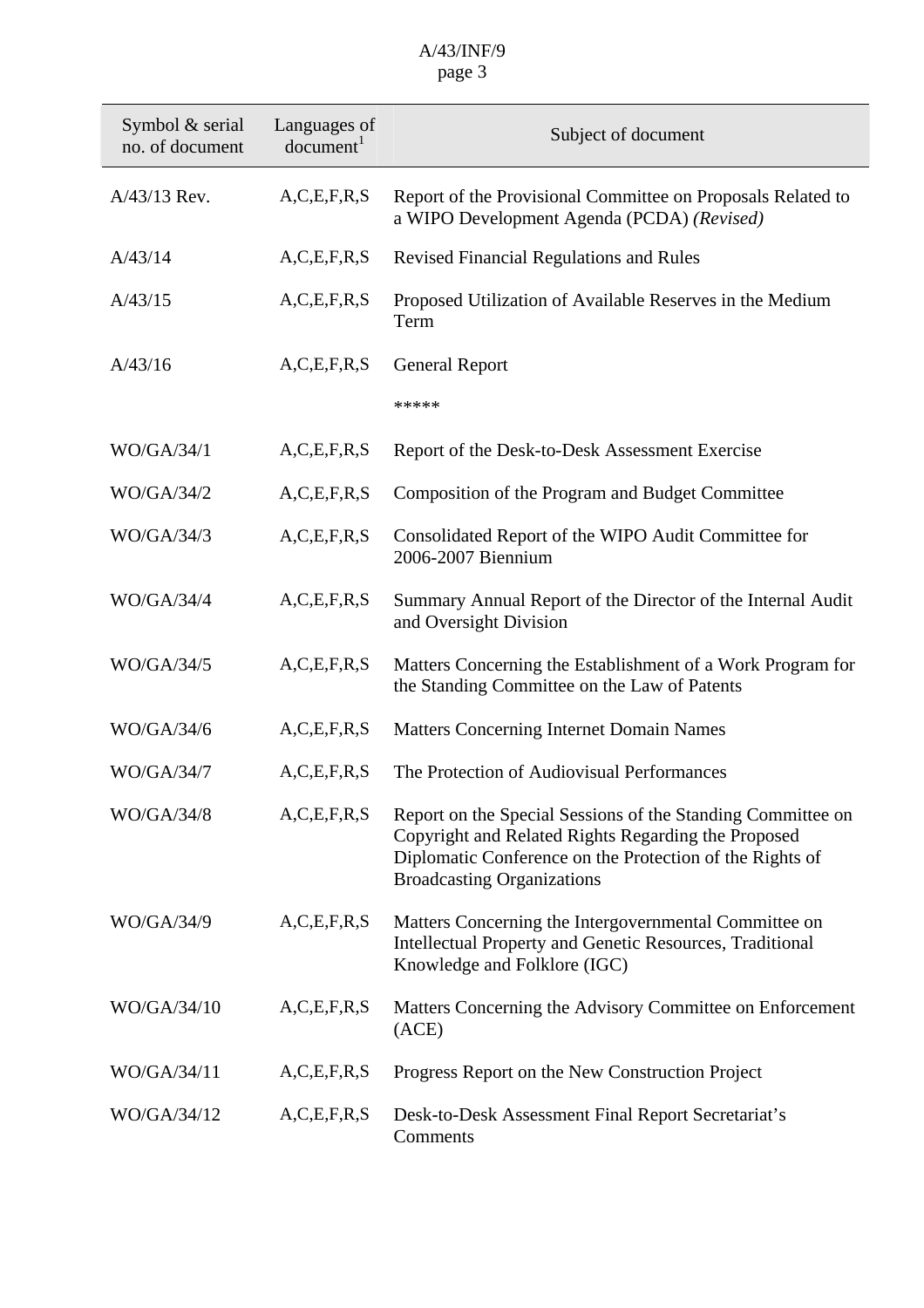| Symbol & serial<br>no. of document | Languages of<br>document <sup>1</sup> | Subject of document                                                                                           |
|------------------------------------|---------------------------------------|---------------------------------------------------------------------------------------------------------------|
| WO/GA/34/12<br>Corr.               | A, C, E, F, R, S                      | Desk-to-Desk Assessment Final Report Secretariat's<br>Comments (Corrigendum)                                  |
| WO/GA/34/13                        | A, C, E, F, R, S                      | Matters Concerning the Patent Law Treaty (PLT)                                                                |
| WO/GA/34/14                        | A, C, E, F, R, S                      | WIPO's Human Resource Strategy – Updated Version                                                              |
| WO/GA/34/15                        | A, C, E, F, R, S                      | Revised Terms of Reference of WIPO Audit Committee;<br>Revised WIPO Internal Audit Charter                    |
| WO/GA/34/16                        | A, C, E, F, R, S                      | Report                                                                                                        |
|                                    |                                       | *****                                                                                                         |
| WO/CF/25/1                         | A, C, E, F, R, S                      | Report                                                                                                        |
|                                    |                                       | *****                                                                                                         |
|                                    |                                       |                                                                                                               |
| WO/CC/56/1                         | E, F                                  | <b>Staff Matters</b>                                                                                          |
| WO/CC/56/2                         | E, F                                  | Report                                                                                                        |
|                                    |                                       | *****                                                                                                         |
| P/A/38/1                           | E, F                                  | Report                                                                                                        |
|                                    |                                       | *****                                                                                                         |
| P/EC/44/1                          | E.F                                   | Report                                                                                                        |
|                                    |                                       | *****                                                                                                         |
|                                    |                                       |                                                                                                               |
| B/A/32/1                           | E, F                                  | Report                                                                                                        |
|                                    |                                       | *****                                                                                                         |
| <b>B/EC/50/1</b>                   | E, F                                  | Report                                                                                                        |
|                                    |                                       | *****                                                                                                         |
| MM/A/38/1                          | E, F, S                               | Proposal for a New Rule 1bis                                                                                  |
| MM/A/38/2                          | E, F, S                               | Review of the Safeguard Clause and Related Amendments of<br>the Madrid Protocol and of the Common Regulations |
| MM/A/38/3                          | E, F, S                               | Legal Development of the Madrid System                                                                        |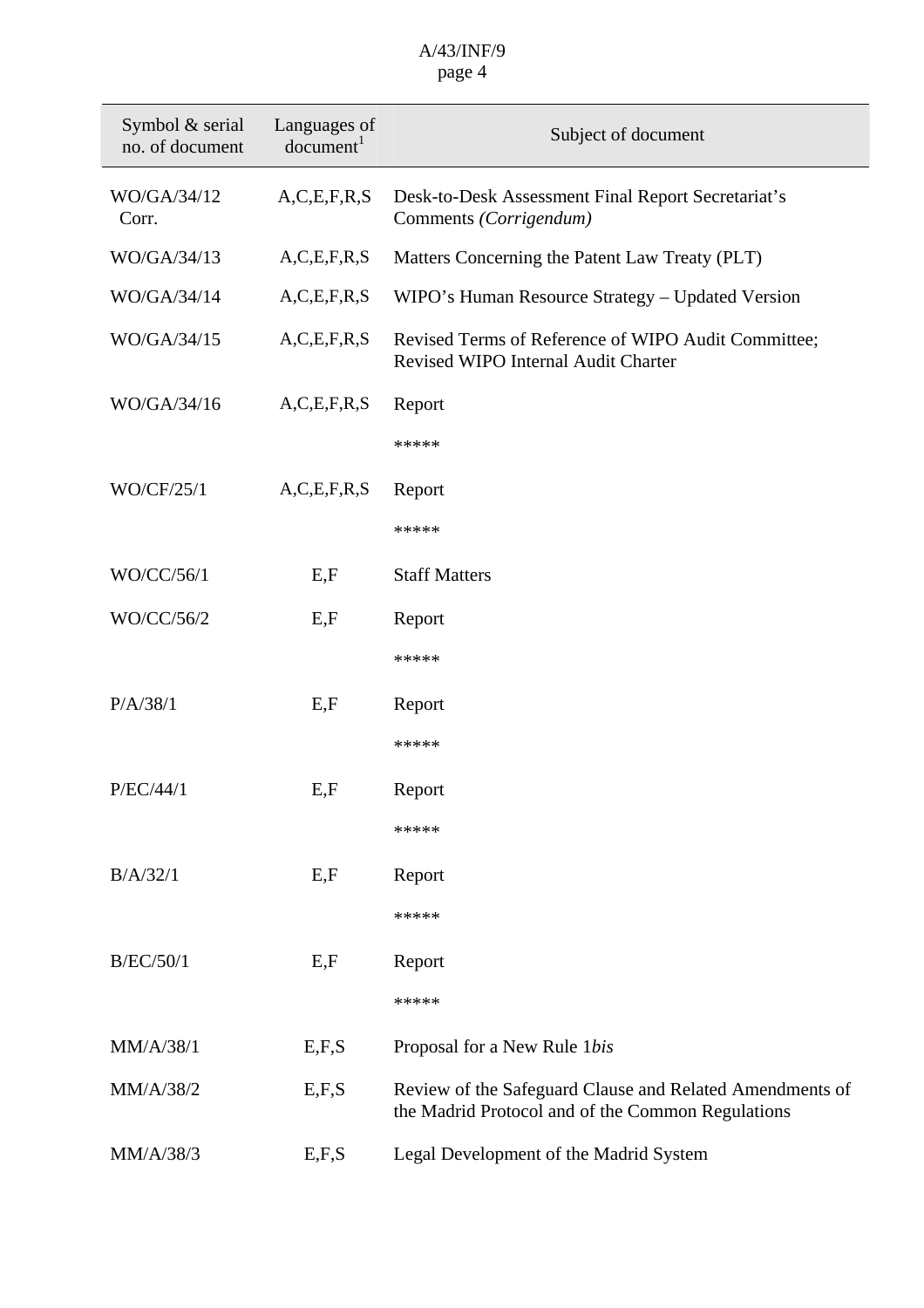| Symbol & serial<br>no. of document | Languages of<br>document <sup>1</sup> | Subject of document                                                                                            |
|------------------------------------|---------------------------------------|----------------------------------------------------------------------------------------------------------------|
| MM/A/38/4                          | E, F, S                               | Modernization of the Information Technology System and<br>Use of the Madrid Union Budget Surplus               |
| MM/A/38/5                          | E, F, S                               | Madrid Union Budget Flexibility Formula                                                                        |
| MM/A/38/6                          | E, F, S                               | Report                                                                                                         |
|                                    |                                       | *****                                                                                                          |
| H/A/24/1                           | E, F                                  | Fee Structure under the Hague Agreement                                                                        |
| H/A/24/2                           | E, F                                  | Modernization of the Information Technology System under<br>the Hague Agreement                                |
| H/A/24/3                           | E, F                                  | Hague Union Budget Flexibility Formula                                                                         |
| H/A/24/4                           | E, F                                  | Report                                                                                                         |
|                                    |                                       | *****                                                                                                          |
| N/A/24/1                           | E, F                                  | Report                                                                                                         |
|                                    |                                       | *****                                                                                                          |
| LI/A/21/1                          | E, F                                  | Report                                                                                                         |
|                                    |                                       | *****                                                                                                          |
| LO/A/24/1                          | E, F                                  | Report                                                                                                         |
|                                    |                                       | *****                                                                                                          |
| IPC/A/25/1                         | E, F                                  | Report                                                                                                         |
|                                    |                                       | *****                                                                                                          |
| PCT/A/36/1                         | E.F                                   | Reform of the PCT                                                                                              |
| PCT/A/36/2                         | E, F                                  | Proposed Amendments of the PCT Regulations                                                                     |
| PCT/A/36/3                         | E, F                                  | <b>Quality Management Systems for PCT International</b><br>Authorities                                         |
| PCT/A/36/4                         | E, F                                  | Extension of Appointment of the International Searching and<br>Preliminary Examining Authorities under The PCT |
| PCT/A/36/5                         | E, F                                  | Flexibility Formula for Administration of the PCT                                                              |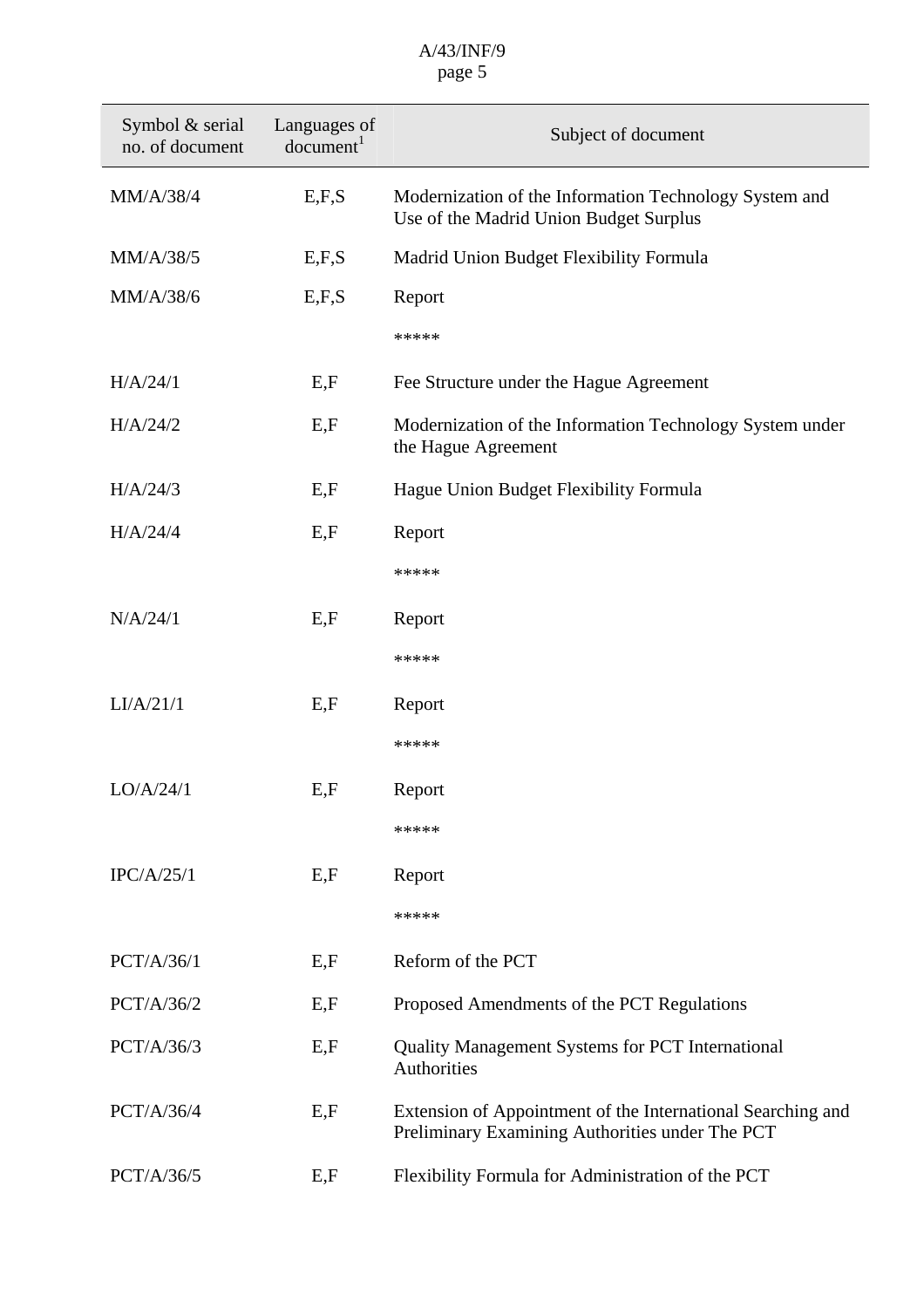| Symbol & serial<br>no. of document | Languages of<br>document <sup>1</sup> | Subject of document                                                                                                                                                     |
|------------------------------------|---------------------------------------|-------------------------------------------------------------------------------------------------------------------------------------------------------------------------|
| PCT/A/36/6                         | E.F                                   | Appointment of the Brazilian National Institute of Industrial<br>Property as an International Searching and Preliminary<br>Examining Authority under the PCT            |
| PCT/A/36/7                         | E, F                                  | Supplementary International Search: Proposed Amendments<br>of the PCT Regulations                                                                                       |
| $PCT/A/36/7$ Add.                  | E, F                                  | Supplementary International Search: Proposed Amendments<br>of the PCT Regulations - Proposal Submitted by Japan and<br>Spain                                            |
| PCT/A/36/8                         | E, F                                  | Addition of Korean as a Language of Publication                                                                                                                         |
| PCT/A/36/9                         | E, F                                  | Addition of Portuguese as a Language of Publication                                                                                                                     |
| PCT/A/36/10                        | E, F                                  | Appointment of the Indian Patent Office as an International<br>Searching and Preliminary Examining Authority Under the<br><b>PCT</b>                                    |
| PCT/A/36/11                        | E, F                                  | Proposed Amendment of the Schedule of Fees Annexed to the<br>Regulations under the PCT                                                                                  |
| PCT/A/36/12                        | E, F                                  | Proposal by Brazil on Broadening the PCT Users Base and<br>Strengthening the System by Means of a Prudent and<br>Sustainable PCT Fee Reduction for Developing Countries |
| PCT/A/36/13                        | E, F                                  | Report                                                                                                                                                                  |
|                                    |                                       | *****                                                                                                                                                                   |
| BP/A/21/1                          | E, F                                  | Report                                                                                                                                                                  |
|                                    |                                       | *****                                                                                                                                                                   |
| VA/A/17/1                          | E, F                                  | Report                                                                                                                                                                  |
|                                    |                                       | *****                                                                                                                                                                   |
| WCT/A/4/1                          | E, F                                  | Report                                                                                                                                                                  |
|                                    |                                       | *****                                                                                                                                                                   |
| WPPT/A/4/1                         | E, F                                  | Report                                                                                                                                                                  |
|                                    |                                       | *****                                                                                                                                                                   |